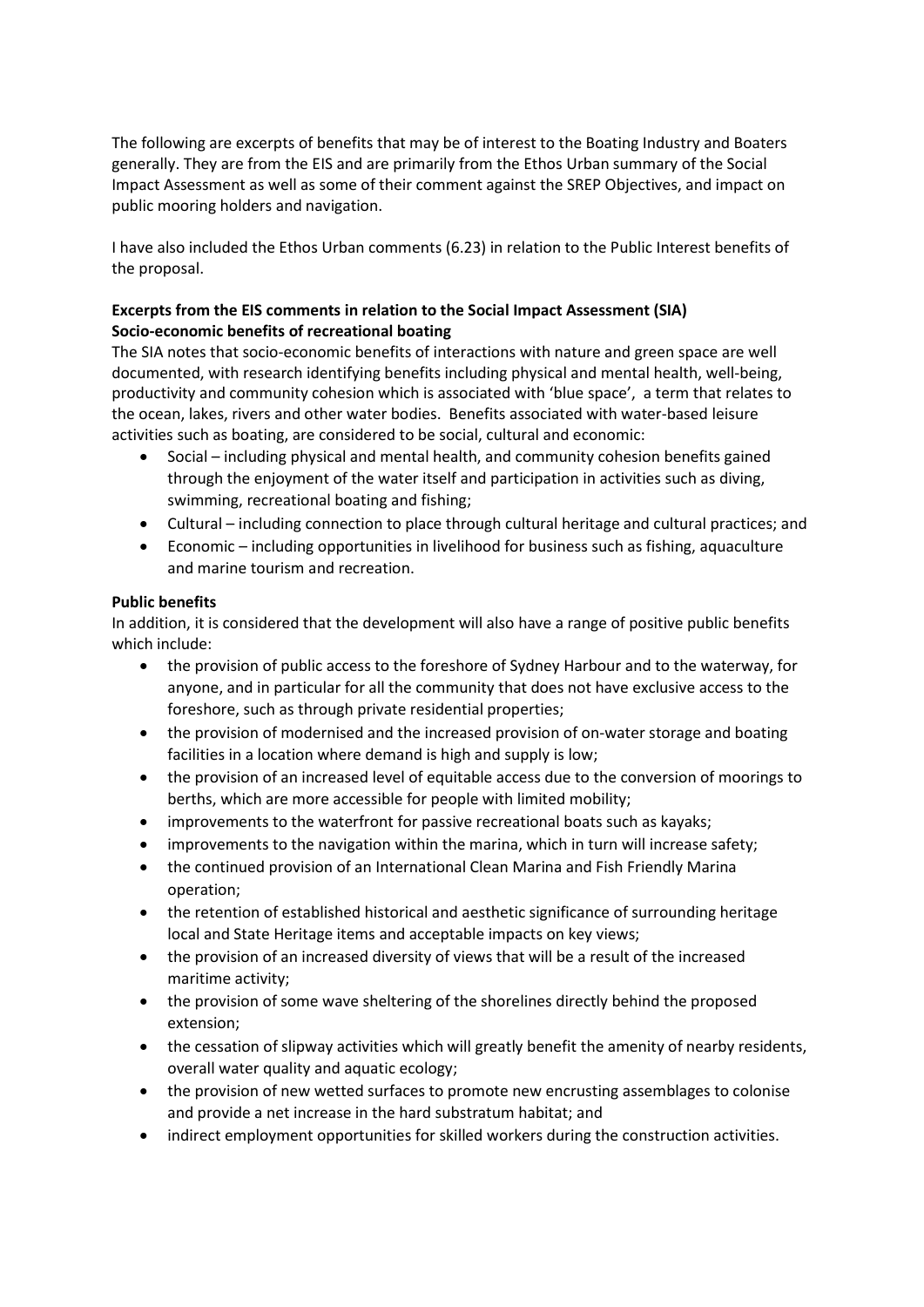The expansion of the marina will address the undersupply of storage spaces and services and therefore may enhance accessibility to recreational boating and waterways. By having access to a greater number of berths, vessels currently located at moorings can relocate and accordingly, the safety of and mobility of those using the marina will be improved by not having to move to and from vessels.

### Excerpts from the EIS comments in relation to impact on public moorings and navigation (the public ones are referred to as private)

There will be some impact on private and commercial mooring holders. To address this, the GBM team met with Roads and Maritime during the Permission to Lodge discussions, to determine how the mooring field adjacent to the marina could be relocated within the current boundaries, to maintain numbers, and minimise dislocation. It is noted that relocation of moorings is increasingly common around the State waterways as waterside development occurs.

Matters relating to the relocation of moorings are usually addressed following lodgement of the Development Application, as the project progresses into the assessment and determination phases as Roads and Maritime would usually rely on the submitted design drawings to guide their discussions. In this regard, GBM's navigation specialist is continuing to work with GBM and Roads and Maritime to explore solutions and ideas to resolve any relocation issues. Any relocation will be funded by GBM.

The (Navigation) report assesses the potential impacts of the construction and operational phases of the proposed development on commuter ferry routes, water-based traffic, existing users of the Parramatta River and private boat moorings that surround the site. The assessment is also supported by a set of Standard Operating Procedures that will be implemented to provide a comprehensive guide for skippers and guests to follow specifically in relation to safety and environmental matters in and around the marina.

#### Excerpt regarding movement of boats:

Whilst the proposed development will increase the number of berths in general, the cessation of the slipway activities will reduce the day to day movements by vessels utilising the slipway and the overall increase in vessel movements is expected to be 30%.

Given the low usage pattern evident, the report does not anticipate that the increase in the number of berths will be difficult to manage or cause substantial traffic issues in the river.

#### Excerpt regarding sailing and rowing craft:

An existing aquatic license course is located across the northern face of the Marina and facilitates rowing activities in the area. During the design development, amendments were made to ensure that there were no conflicts with the aquatic license course. Furthermore, given rowers tend to train in the early morning, this lessens the frequency of interaction with Marina traffic. Furthermore, navigation on the river is governed by the Marine Safety Regulation 2016 and the International Regulations for Preventing Collisions at Sea. It is anticipated that as long as all vessels follow the Regulations, and the marina vessels and other users of the river proceed with caution in and around pinch points such as under the Bridge, no adverse impacts by a greater number of berths being provided should be generated.

#### Excerpt regarding paddle craft:

Paddle craft utilising the bay will be able to circumnavigate the marina, or with the addition of a gangway that will allow kayakers and other small passive craft, to navigate close to the shore near the marina, as an additional access option. This will also benefit any paddlers launching from the